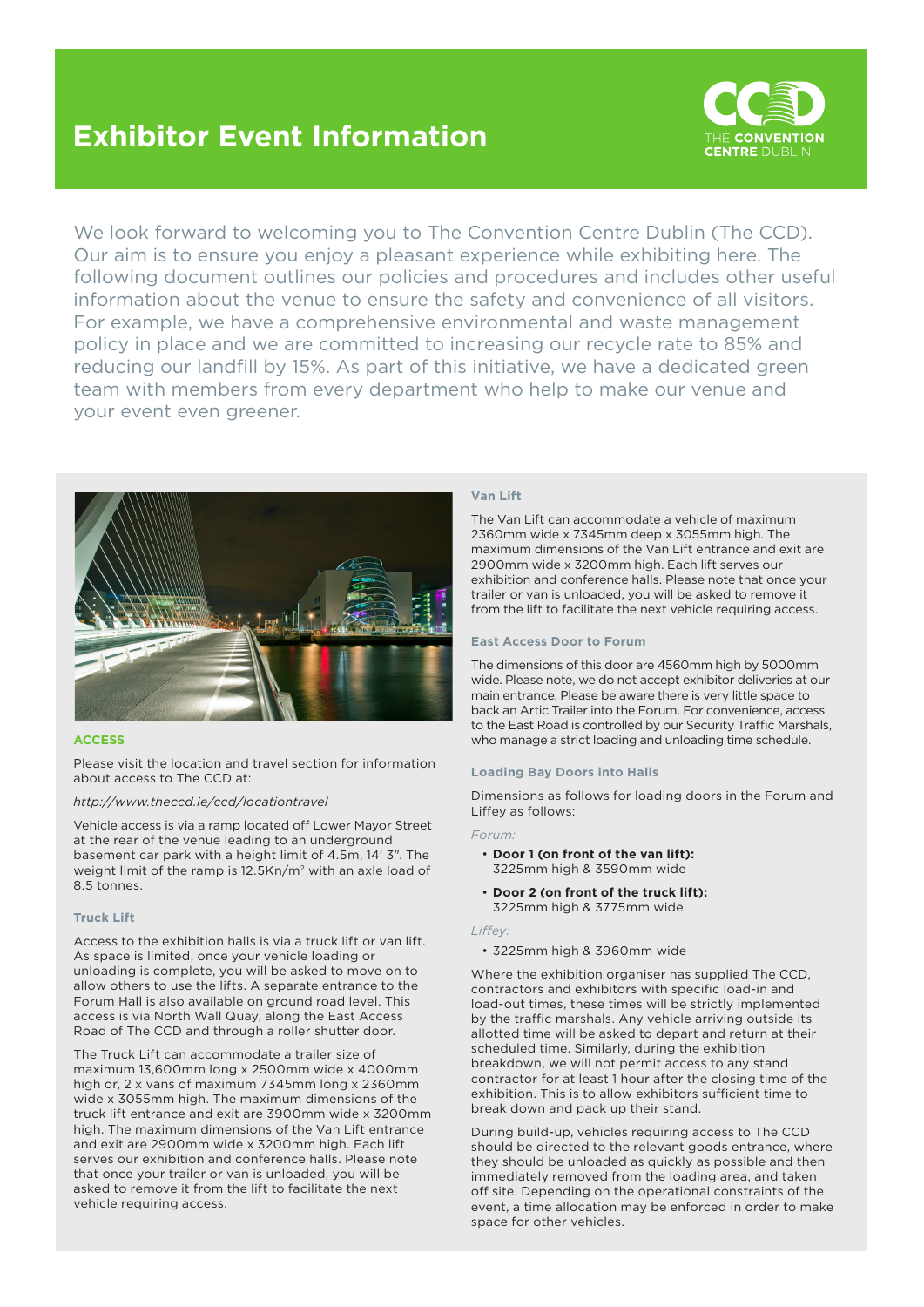

## **Passenger Lifts**

There are also 2 smaller passenger lifts available, with a maximum of 1600Kg capacity in each, for transporting smaller boxes and handheld items only. We must be notified in advance of any requirement to transport goods to levels 4 & 5, as these levels are only accessible by passenger lifts in front of house areas and lift protection must be installed to facilitate this. We do not permit the transport of any items on our escalators without prior approval.

## **BABY CHANGING & FEEDING FACILITIES**

| Ground                                     | Unisex West side                     |  |
|--------------------------------------------|--------------------------------------|--|
|                                            | <b>First Floor</b> Unisex East side  |  |
| <b>Second Floor</b> Unisex Middle of foyer |                                      |  |
|                                            | <b>Fourth Floor</b> Unisex East side |  |
|                                            |                                      |  |

# **BALLOONS, AIRSHIPS & BLIMPS**

The use of balloons, airships and blimps within the Venue is strictly regulated. Please note that if you do wish to have balloons at your event, and if any balloons escape to the roof, there could be a cost in retrieving them.

## **BUSINESS CENTRE**

We do not have a business centre. However, Snap Printing on Mayor Street, just five minutes' walk from us, offers full printing and design services for printing documents or creating posters. Please ask your Event Manager for further details. CCD staff will also be on hand to give you directions.

## **CARPETS**

There are red and green carpet tiles throughout the exhibition halls. Please note that all exhibitors and contractors should only use B3/A5 Exhibition Tape when fixing anything to carpets and ensure it is lifted and removed at the end of the show. Exhibitors who leave tape on the floor at the end of an event will be subject to a dilapidation charge of at least €15.00 per linear metre, depending on the amount of damage. Carpet tiles damaged as a result of stand materials or the building and removal of stands will be charged €45.00 per carpet tile. Please be aware that carpet brought in to furnish exhibition stands becomes waste after the exhibition and must be removed and disposed of by the stand contractor. Exhibitors wishing to build a space-only stand with secondary flooring must lay hardboard over the affected area of carpet before laying the secondary flooring.

# **CASH POINT**

The nearest ATM is inside the MACE supermarket on Lower Mayor Street. The next closest cash point is at the AIB Branch on Mayor Square. Both cash points are within five minutes' walk of The CCD. Please ask our staff for directions.

#### **ONLINE ORDERING**

Our online ordering facility lists equipment, technical, cleaning, internet and hospitality available to hire for your event at *www.theccd.ie* Click on the online ordering tab and follow the directions on screen. Early bird online ordering service closes 15 working days before the first build day of the event. Online ordering closes 3 working days before the build for your event commences. Your exhibition organiser will be able to provide you with the event code for booking this service. Please have your credit card details, stand name and number to hand when ordering.

# **CCD HOSPITALITY (CATERING)**

All food and beverage consumed on The CCD premises must be purchased through The Convention Centre Dublin Hospitality department. For a full menu, please contact CCD Hospitality (*Claire.Foley@theccd.ie*).

The Convention Centre Dublin does understand the need to provide samples of food and drink products when demonstrating and exhibition. The CCD's approval is required in writing for such activities. If permission is granted, the exhibitor will be advised of rules and regulations which apply to providing food and of the facility fee incurred. Food sampling must be carried out in such a way that consumers do not touch food that other people will eat; cross-contamination cannot occur.

Representatives of The CCD's Health & Safety team will monitor compliance with any relevant legislation.

Please note that samples should be no more than:

| Beer/Cider/Larger/Alco pops | 100ml                |
|-----------------------------|----------------------|
| Wine                        | 50 <sub>ml</sub>     |
| Spirits                     | 5 <sub>ml</sub>      |
| Soft Drinks                 | 100ml                |
| Food Items                  | 2 Bite-size portions |

#### **Cooking on Stands**

Any exhibitor wishing to do a cookery demonstration should notify your exhibition organiser, who will notify The CCD.

#### **Stand Catering**

For further information on the hospitality services available, please use our online ordering facility at *www.theccd.ie*

## **CHILDREN ON SITE**

For Health & Safety and legal reasons, children, under the age of 16, are not allowed on site during an exhibition build or breakdown. This rule is strictly enforced by The CCD Security team.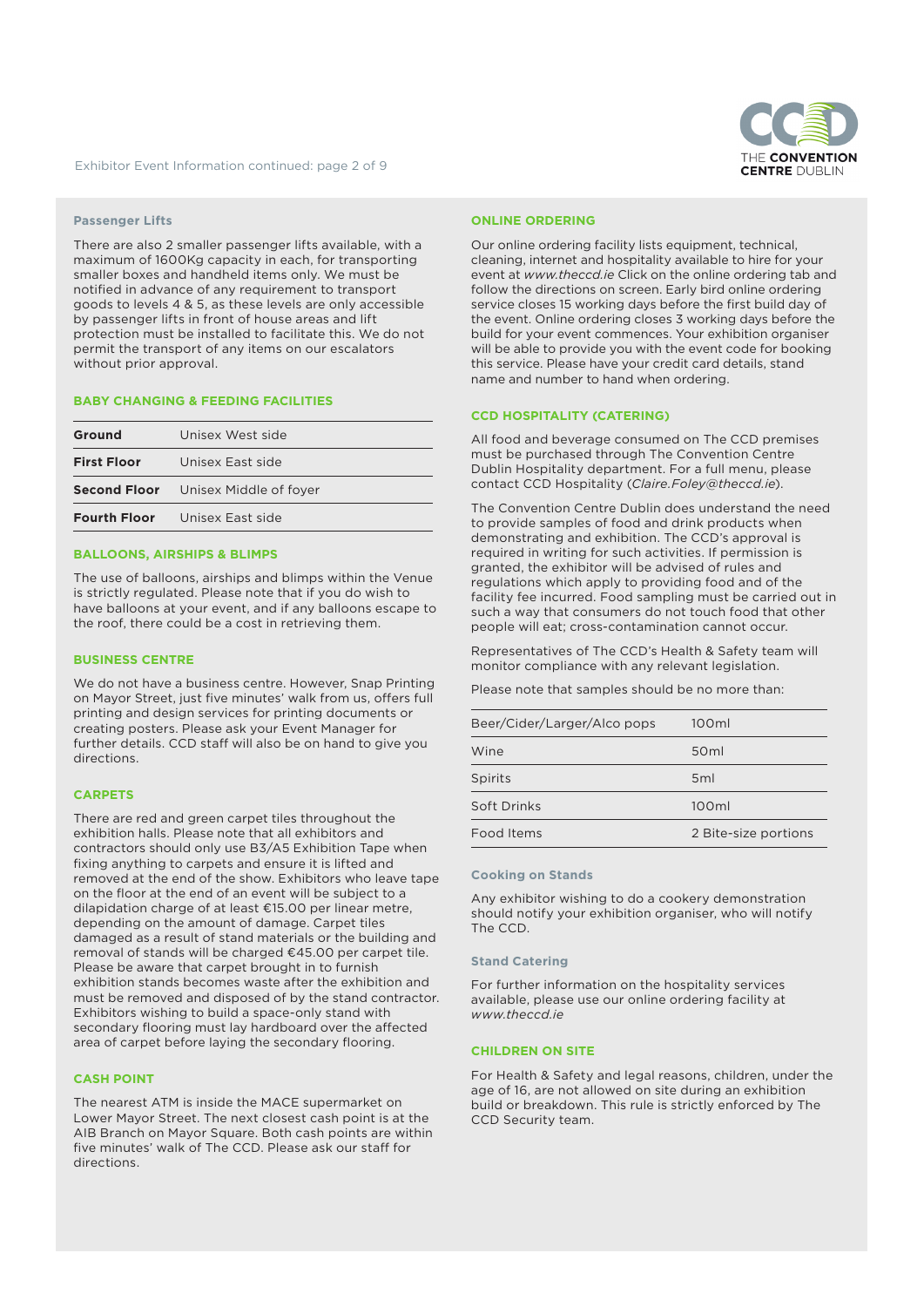

# **CLEANING**

General cleaning of the exhibition hall will take place during exhibition build and prior to the exhibition opening each day. This service is free of charge to exhibitors. Unwanted paper and packaging should be placed in the aisles at the end of each day for collection and recycling. It is the responsibility of each exhibitor to ensure their stand is clean and tidy. We are not responsible for cleaning exhibits, unless pre-ordered, at a cost of €30 plus VAT per single decker stand and €45 plus VAT per double decker stand. The individual exhibitor can order this via our online ordering facility at *www.theccd.ie* Please be aware that, with the exception of recyclable paper, cardboard and food and beverage packaging materials (except polystyrene), all exhibitors are required to dispose of their own rubbish. This includes wooden pallets, unwanted stand building materials, unwanted carpet and associated flooring materials. Costs for proper disposal will be re-charged where materials are left behind. If you need to dispose of a lot of materials at the end of the exhibition, or your waste is of a medical nature, please contact your Event Manager and a skip or appropriate safe disposal can be arranged by quotation.

#### **COMPLEX STRUCTURES & HEIGHT LIMIT OF STANDS**

If a stand is not constructed from shell scheme, it is the responsibility of the stand designer to submit plans to the venue for approval.

#### **Submission Procedures**

Permission to build any complex structure will not be given until the Event or Technical Production Manager has received two copies of the following:

- 1. Detailed, scaled drawings showing:
	- Plan view of each storey of the stand
	- Sections through each storey of the stand
	- Elevations, including full steelwork and staircase details
	- Width position of gangways within the stand
	- Floor and/or floor loadings
	- Specifications of materials used
- 2. Structural calculations
- 3. Risk Assessment (to include fire hazards) and method statement

#### **Complex Structures**

If the structure is deemed to be a complex structure by The CCD, they will appoint an independent structural engineer who will confirm the design is safe for its purpose and issue a design certificate to Dublin City Council. A construction certificate will also need to be completed and submitted by the independent structural engineer to Dublin City Council once the structure has been built.

If any complex structure is modified after submission of the above information, plans must be re-submitted to the venue with details of all modifications, so this can be approved by the independent structural engineer and submitted to Dublin City Council. Final submissions must be received **6 weeks before exhibition build commences**. Please note, there is a cost to engage the independent structural engineer and payment is made on submission. Please contact the Event or Technical Production Manager for more information.

Examples of Complex Structures:

- Any stand over 4 metres in height (this limit includes the overall height of the stand fitting, any branding and all raised platforms as measured from the hall floor)
- Any structure regardless of its height which requires structural calculations
- Any part of a stand or exhibit which exceeds 4 metres
- Multi-storey stands
- Platforms and stages over 600mm high and all platforms and stages which are accessed by the public for viewing purposes (not including stand floor flats and platforms) will need to be signed off by an independent structural engineer, unless you are using the Venue in-house staging
- Temporary raised or tiered seating
- A stand requiring foundations
- Sound/lighting towers

#### **Onsite Management**

All construction must be monitored during build up by the organisers appointed Health and Safety Representative. Structures which appear to be complex, which have not been submitted for approval, will be challenged and construction may be stopped until satisfactory information and certification has been received.

The Venue reserves the right to monitor all construction activity and to challenge risk assessments and the methods used.

#### **COMPRESSED GASES**

- 1. Details of any proposed use of compressed gas must be submitted to the venue no later than 30 days prior to tenancy and must include the gases or liquids proposed, and sizes of cylinders or vessels with their working pressures.
- 2. No compressed gas or Liquefied Petroleum Gas (LPG) shall be used within the venue without the prior written consent of the venue.
- 3. Flammable gases must comply with the Non-Domestic Gas Installation Standard and Part 8: Explosive Atmospheres at Places of Work of the Safety, Health and Safety at Work (General Application) Regulations 2007 and Dangerous Substances Regulations.
- 4. Suitable warning notices shall be provided where appropriate, drawing attention to the flammable nature of the materials.
- 5. Compressed gas cylinders or vessels containing liquids or gas under pressure shall be stored in a position agreed by the venue and only those cylinders required for immediate use shall remain on a stand.
- 6. All such materials in excess of the requirements for one day's exhibition shall be stored away from the stand in a properly constructed flammable materials store.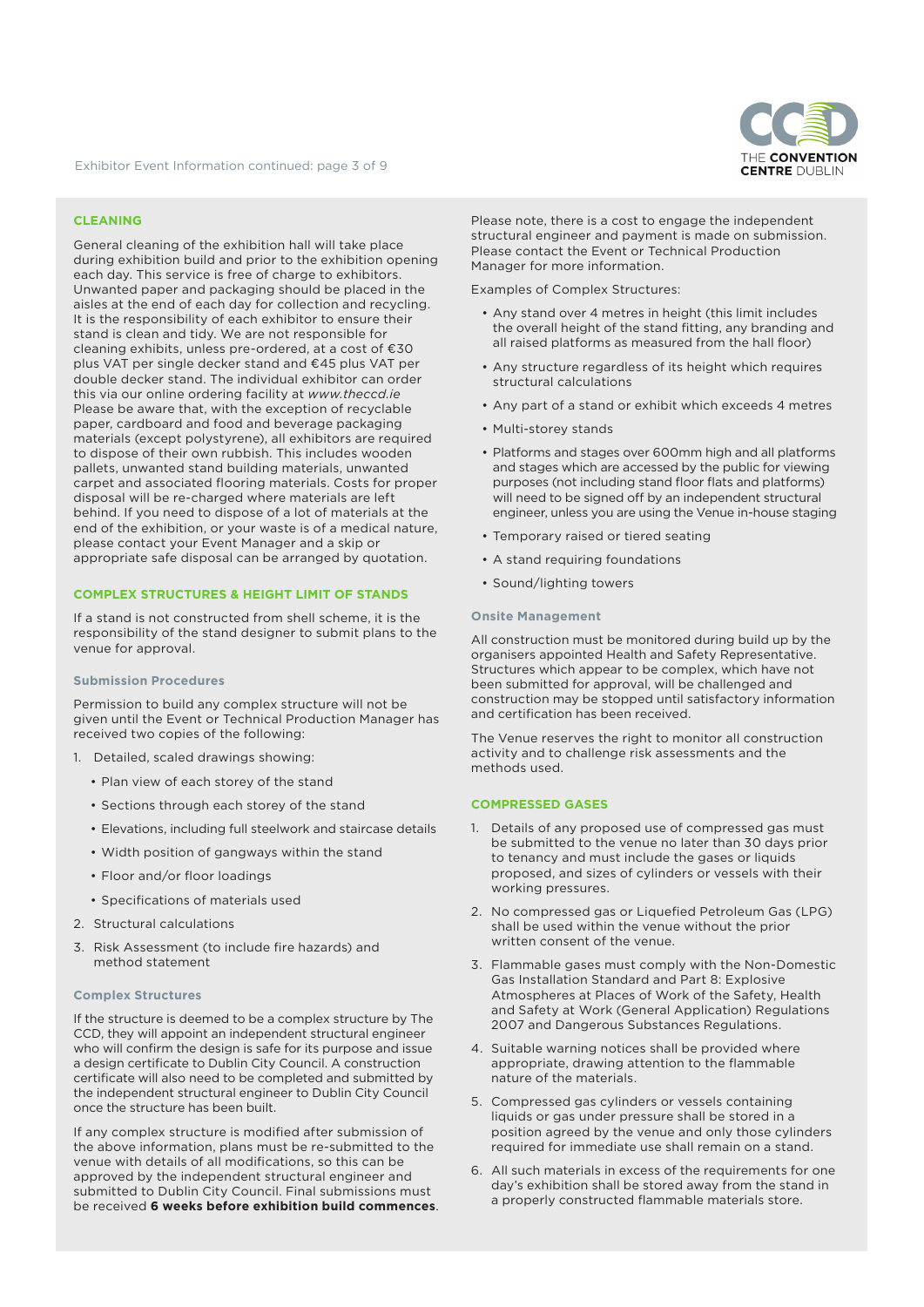Exhibitor Event Information continued: page 4 of 9



- 7. All connections must be made by a Registered Gas Installer with RGII in conformance with Irish Installation Standards (I.S. 813 or I.S. 820).
- 8. Cylinders and other vessels shall not be connected or disconnected during the time that an exhibition is open to visitors.
- 9. Cylinders shall be constructed and stamped in accordance with EN 1089-3 and be painted with identifying colours in accordance with BS 349; 1973, 'Identification of Contents of Industrial Gas Cylinders'.
- 10. Vessels containing liquids or gases under pressure (other than compressed gas cylinders complying with EN 1089-3) shall be fitted with safety valves of an approved type.
- 11. Where such vessels are used, a certificate in respect of a recent pressure test of each vessel shall be available for inspection.

## **DAMAGE & LOSS**

The CCD and exhibition organisers accept no responsibility for damage or loss of materials introduced into the venue by exhibitors and/or their contractors. You should take every step to ensure the security of your stand and the items contained within, with the recommendation that insurance be undertaken where applicable.

#### **DELIVERIES & COLLECTIONS**

Deliveries and collections may only be made during contracted exhibition tenancy times and, where applicable, the exhibition organiser should provide us with a delivery schedule no later than 5 working days before the exhibition is due to commence build. Due to limited storage space, deliveries arriving outside tenancy will be turned away and asked to return at the appropriate time. The CCD and the exhibition organiser will not be responsible for accepting deliveries on an exhibitor's behalf. Please ensure a stand representative is available to receive and sign for each on-site delivery. When arranging deliveries to us, as well as the venue address, please ensure the delivery is marked up as follows:

- name of event
- event dates
- hall name
- stand number and exhibitor's name
- on-site contact name and phone number

Exhibitors should provide sufficient staff, and where possible, bring goods trolleys to move goods from their vehicles to stands. During the show, we will not permit exhibition materials to be stored on or behind exhibition stands. Materials must be placed in exhibition storage areas, if provided. Arrangements must be made for the collection of goods before the final close of the exhibition. Unaccompanied goods must not be left for collection in the exhibition hall. We will not be responsible for materials left behind following an exhibition and reserve the right to dispose of materials after one week.

We cannot accept any large deliveries through the front of the building instead handheld box-sized deliveries only will be accepted through this entrance/exit. In addition, nothing can be transported via the escalators without prior approval and anything positioned on Level 4 and 5 Foyers will require lift protection in our Front of House lifts, as this is the only access to those areas for set up.

## **DEMONSTRATIONS ON STANDS**

Please contact the exhibition organiser as soon as possible or at least 14 days before the exhibition if you wish to hold a live demonstration on your stand. This includes loud electrical appliances or displays requiring the use of heat, naked lights, lamps or gas.

# **DILAPIDATIONS**

A pre-event dilapidation inspection will take place before the exhibition build commences. This will identify any damage to the exhibition hall already in place. The hall will be monitored during build up, open dates and break down. It is important to note that you will be charged for making good any damage to the hall or stand area, including the floor, caused by your staff or contractors. Tape used to secure flooring must be removed at the end of the exhibition. All stands must be entirely self-supporting; under no circumstances should anything be attached to the fabric of the venue. Nails and screws must not be used in the floors or the walls of the venue, nor must anything be attached to roof bars or trusses. Once the exhibition breakdown is complete, a final dilapidation inspection will take place. Please note that items stuck to the fabrication of the building in any area will not be tolerated and will be removed immediately.

All fixings or attachments to, or penetration of, the fabric, structure or floors on The CCD's premises shall be carried out by The CCD appointed staff at the expense of the exhibitor requiring the service. In order to enquire about this service please contact your appointed Event Manager.

# **DISABLED ACCESS**

We ensure disabled visitors are given the same opportunities as able-bodied visitors. Exhibitors should also make sure their stands allow unrestricted access to disabled visitors. We welcome assistance dogs when aiding visually or hearing impaired visitors. Stands should be designed to ensure that it is not unreasonably difficult for a disabled person to access the stand.

## **EXHIBITION OPEN AND CLOSE TIMES**

Exhibitors must ensure their stand is ready for display 60 minutes before the pre-determined open time on the first day of the event. This allows a final inspection of the exhibition by CCD Management and the Exhibition Organiser. Any stand not ready at this time will be asked to stop construction until it is deemed safe for stand building to continue. Exhibition stands must not be dismantled until after the published close time on the final day of the exhibition. Likewise, stand build contractors will not be granted access to the exhibition hall during open times.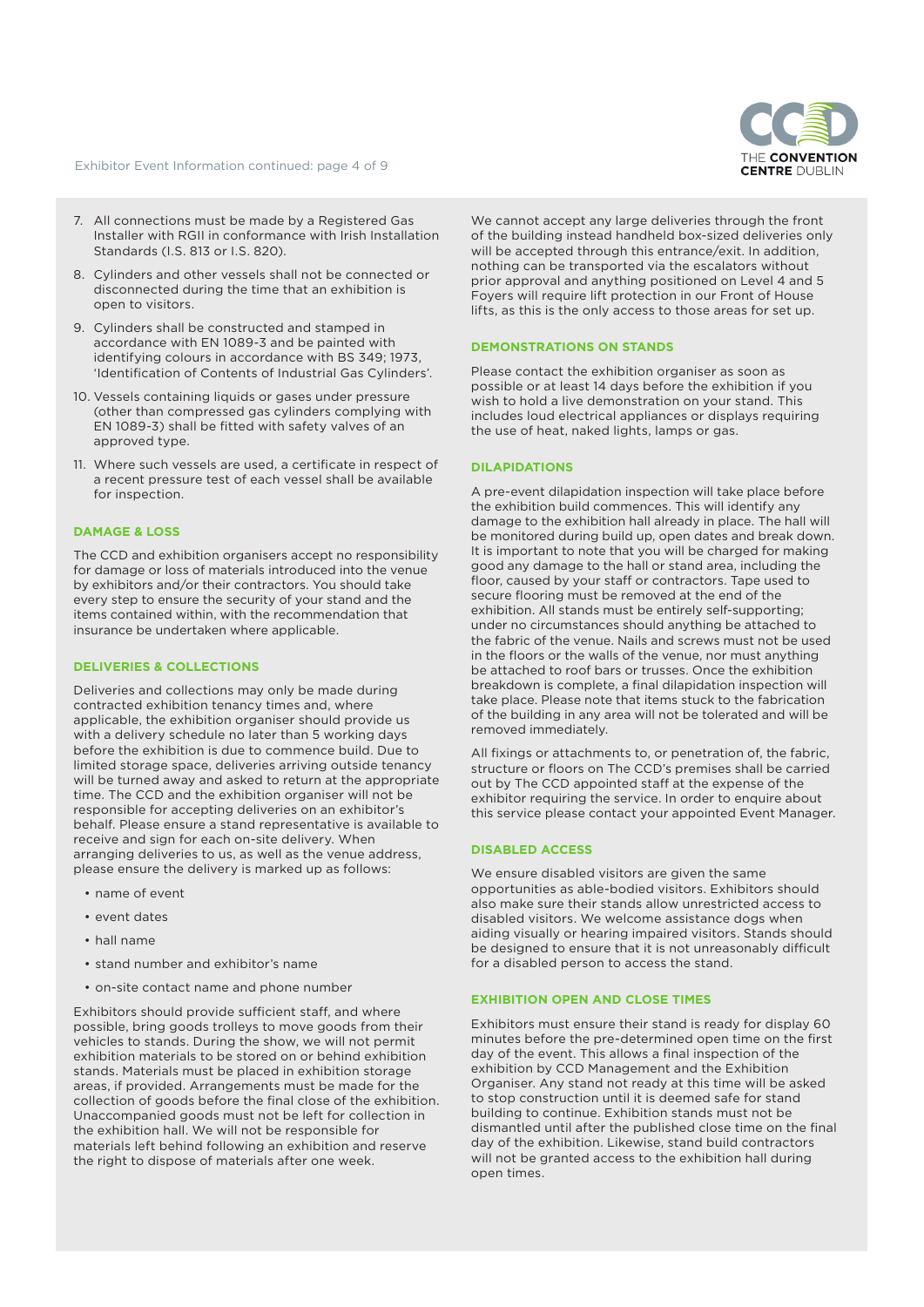

Exhibitor Event Information continued: page 5 of 9

## **EVACUATION PROCEDURES**

If it is necessary to evacuate the building, you will hear a public address evacuation announcement. In the event of evacuation, please follow directions from our Hosts in grey/purple themed uniforms and Fire Marshals in hi-vis jackets. You will be directed to the assembly point. Please take extra care when crossing the road and use the pedestrian crossing where possible. More information is available in the Exhibitor Safety Handout.



**Assembly Point** 

# **FABRICS**

Please ensure all furniture & fabrics have relevant fire proofing solutions and comply with the Code of Practice legislation for Fire Safety of Furnishings & Fittings in Large Places of Assembly. If necessary, additional controls, such as fire extinguishers, will be required on site during the exhibition. It is the exhibitor's responsibility to provide this equipment. Further information can be found on the fire and emergency services section of the website.

*http://www.environ.ie/en/Publications/LocalGovernment/ FireandEmergencyServices*

All materials used in the construction of stands, features and displays, including signs and fascias shall be:

- Non-combustible, inherently non-flammable or durably flameproof, in accordance with BS476-Part 7.
- Water based, where applicable, e.g. adhesives and paint.

## **FIRE EXTINGUISHERS**

The CCD will provide an appropriate level of fire extinguishers to cover the building and catering points within your event. If there is an additional requirement for firefighting equipment on your stand, as identified in your fire risk assessment, e.g. cooking demonstrations on stands, it is the exhibitor's responsibility to provide same.

## **FLOOR LOADS**

Full details of floor loadings in each hall and foyer are available on request. As a guide, weight loads for main spaces are;

- Forum Exhibition Hall 12.5kN/m2.
- Liffey Exhibition Hall 14.5kN/m2.
- Auditorium Stage 7.5Kn/m2.

This does not take into account foyers or ancillary spaces.

#### **FORKLIFT SERVICE**

Please contact your exhibition organiser directly if you require a forklift service. A forklift or both forklift and driver can be hired from us, with prices on application. Where the forklift is hired without a CCD driver, the hirer must provide evidence that their driver has the necessary competency certificate before the forklift is released for hire. The hirer must also provide a "spotter" to work alongside the forklift driver at all times.

#### **FURNITURE/FLORAL**

Please use our online ordering facility at *www.theccd.ie* for any equipment, furniture and floral requirements. If you cannot find the item you would like to hire on the online pricelist, please contact us at *onlineorders@theccd.ie*

#### **GANGWAYS & AISLES**

Under no circumstances should exhibition stands, materials or furniture encroach into the aisles and gangways. These aisles are pre-determined and act as a means of escape in the event of an emergency.

Fire exits should be kept free of obstruction at all times including build up and breakdown. This includes vehicle entry doors, main entrances to the exhibition halls, foyer exits, and conference room exits.

#### **HEALTH & SAFETY**

When in The CCD, all exhibitors and their contractors must comply with the Safety, Health and Welfare at Work Act 2005, all other relevant legislation and our Health & Safety Policies and Procedures.

It is the responsibility of The CCD to ensure the following actions are brought to the exhibitors and contractors attention. This includes but is not limited to:

- The need to maintain emergency exits and keep gangways clear (through build, open and breakdown).
- Knowledge of the fire and emergency evacuation procedures, location of the assembly point for the relevant part of the building.
- Good housekeeping must be maintained throughout build, open and breakdown to allow any potential hazards to be easily identifiable.
- Ladders, mobile scaffold towers and cherry pickers must be used in a safe manner, using suitable equipment in the approved way, e.g. safety harness to be worn when operating MEWP's.
- The consumption of alcohol is not permitted on the exhibition floor during the build and breakdown periods of an event. The use of drugs or smoking is strictly prohibited throughout the duration of the event.
- Borrowing tools, ladders, forklifts or cherry pickers from The CCD is not permitted.
- All portable power equipment must be used only for the purpose for which it was designed and the correct safety guards and devices must be fitted and used. All such equipment must have up to date evidence of PAT testing. Trailing power leads must be kept to a minimum and not across gangways. Petrol and diesel powered equipment must not be used within the venue.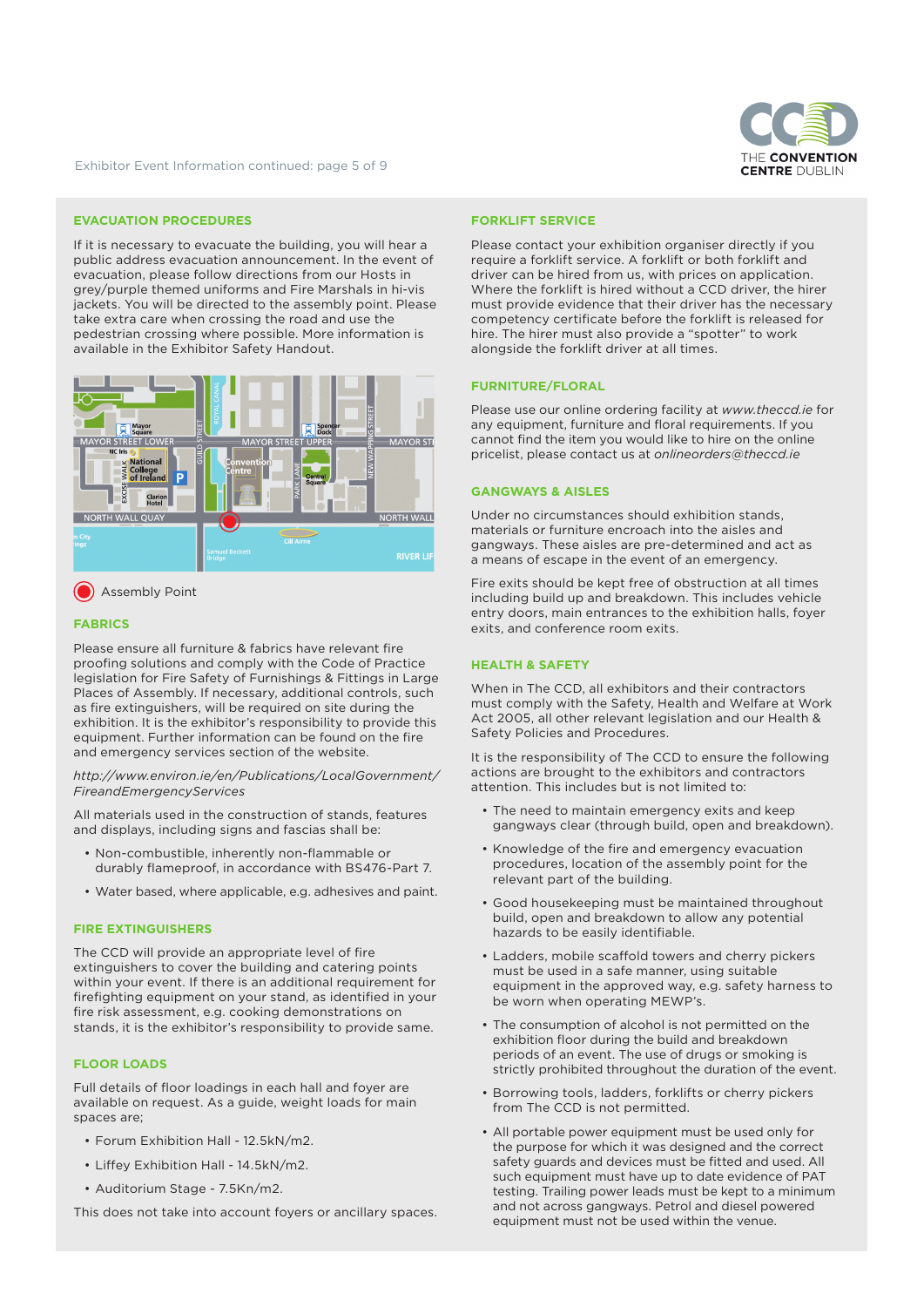

Exhibitor Event Information continued: page 6 of 9

• Exhibitors of space-only stands will be required to wear appropriate PPE (Personal Protective Equipment), that is, hi-vis waistcoat or jacket, appropriate footwear and hard hats (where applicable) whilst in the Exhibition Halls during event build-up and break-down periods.

**Please be aware that the wearing of hard hats will only be required in defined hard hat areas.** This requirement will be clearly displayed at various access points in and around the Venue and will be strictly enforced.

For further assistance with the completion of Safety Statements and Risk Assessments, please visit: *http:// www.hsa.ie/eng/Publications\_Forms/Publications/ Safety\_and\_Health\_Management/Guidelines\_on\_Risk\_ Assessments\_and\_Safety\_Statements.html*

## **INTERNET & WI-FI ACCESS**

If you require cabled internet access to your stand, please use our online ordering facility at *www.theccd.ie* All internet and WI-FI orders close 15 working days before the first build day of the event. There is a free WIFI service for delegate use in the foyer spaces in the building, however this is unsuitable for exhibitor use.

# **LOST PROPERTY**

Lost property should be handed to our Hosts or our Security Team.

## **MEDICAL EMERGENCIES/MEDICAL ASSISTANCE**

If you require First Aid Assistance please contact a member of The CCD Team or The CCD Security Team who will dispatch a qualified Occupational First Aider to deal with the incident.

Emergency Services can be contacted on 999 or 112.

Additionally there are a number of medical centres in close proximity to The CCD.

# **Custom House Square Medical Centre**

2 Gandon House Mayor Street Lower International Financial Services Centre Dublin 1

Tel: +353-1-8290902 - Appointments Fax: +353-1-8290906 *http://www.custommedical.ie/*

Opening Hours: Monday to Friday: 7.00 am - 7.00 pm. Saturday: 10.00 am - 2.00 pm.

The practice remains closed on Bank Holiday Saturday and Monday. In case of emergency outside our working hours please contact D-DOC clinic on 1850-224477.

## **Hanover Medical**

1 Forbes Street, Sir John Rogerson's Quay, Dublin 2. T: (01) 678 6086 F: (01) 670 6020 *http://www.hanovermedical.ie/*

Opening Hours: Monday to Thursday: 8am - 7pm Friday: 8am - 3pm

#### **MICROPHONES**

Microphone usage is only permitted with the prior approval of the exhibition organiser and should not disturb other exhibitors. The CCD reserve the right to test the noise levels if it believes there is a need to and, to terminate the activity if necessary.

## **MUSIC**

Please refer to the Irish Music Rights Organisation website regarding the playing of music in a public domain and associated copyright legislation www.imro.ie. Playing music on stands is only permitted with the prior approval of the exhibition organiser and should not disturb other exhibitors. The CCD reserve the right to test the noise levels if it believes there is a need to and, to terminate the activity if necessary.

## **PARKING (CARS, SMALL VANS, MOTORCYCLES)**

There are 321 low-ceiling underground public car parking spaces on The CCD site; Spaces can be reserved directly with the operators Park Rite by telephone on +353 (0) 1 542 5600. If the public car park below The CCD is full, the nearest car park is located at the National College of Ireland, approximately two minutes' drive away and the Irish Financial Services Centre (IFSC) is about five minutes' drive away. These car parks offer 400 additional spaces in total.

## **The Convention Centre Car Park**

#### Opening times:

Monday to Saturday: 7.00am to Midnight Sunday: 8.00am to Midnight

| Hourly rate  | €3.00                              |
|--------------|------------------------------------|
| Daily rate   | €15.00                             |
| Evening Rate | €9.00 - valid from 5.30PM to close |

Note: Pre-booking Group Discount rates available.

## **Group Discounts**

# *Day Rates:*

| For a booking of 10 cars or more                                  | maximum of $E12$ per day |
|-------------------------------------------------------------------|--------------------------|
| For a booking of 20 cars or more maximum of $\epsilon$ 10 per day |                          |
| For a booking of 40 cars or more maximum of $\epsilon$ 8 per day  |                          |

#### *Evening Rates:*

| For a booking of 10 cars or more                                 | maximum of €8 per day |
|------------------------------------------------------------------|-----------------------|
| For a booking of 20 cars or more maximum of $\epsilon$ 7 per day |                       |
| For a booking of 40 cars or more maximum of $\epsilon$ 5 per day |                       |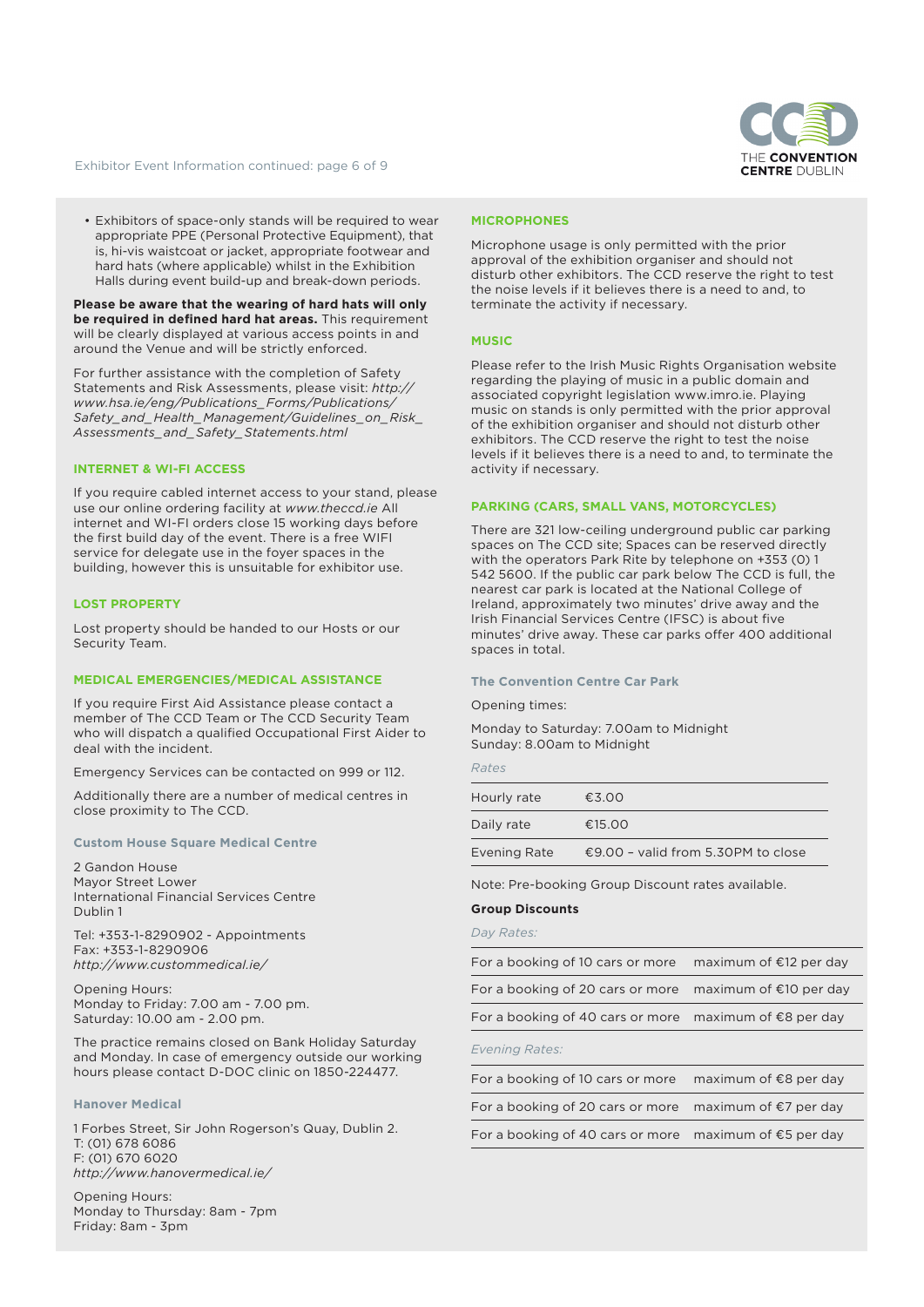

#### **Access**

- On Guild Street (coming from Samuel Becket Bridge) take the first right turn and then right turn down the ramp to the car park under the Convention Centre building.
- Along North Wall Quay past the front of the Convention Centre and take the next Left Turn, take the next left and then left turn down the ramp to the car park.

#### **Contact Details**

Please contact Park Rite for further information in relation to parking for events.

Tel: 01 542 5600 E-mail: *info@Park Rite.com*

# **Types of Payments accepted**

- Cash
- Credit Card, Visa or MasterCard

#### **Process for Lost / Damaged Tickets**

- The customer should to the Automatic Pay Station located in each of the Car Park Lobbies
- They should press the help button for assistance
- The operator will then assist them

Pending the set up of Remote Monitoring a Park Rite Car Park Attendant will be available to assist customers.

What is the process around change not been given out?

In the event that the a client has an issue the Car park attendant will be available in the car park to assist

Is the car park manned at all times?

Pending the set up of Remote Monitoring the car park will be manned while the car park is open.

In an emergency who should be contacted.

The following is the list of contact numbers in the event of an emergency.

| <b>Park Rite Call Centre</b> |              | 016022500    |
|------------------------------|--------------|--------------|
| Car Park Manager             | John Maher   | 086 609 0320 |
| <b>Operations Manager</b>    | Pat Magennis | 086 225 6837 |
| <b>General Manager</b>       | Mark Feeney  | 086 536 6000 |

#### **PARKING (HGVS, LONG WHEEL-BASE, TRANSITS, SPRINTERS)**

On-site parking is limited for HGVs, long wheel-base, transits and sprinters. In order to maintain a free flow of access into and out of the service bays and the East Access Road, HGVs etc. arriving on site will be subjected to the pre-determined timeframe for unloading and re-loading. All times will have been agreed and communicated beforehand by the Exhibition Organiser. Vehicles will be directed to the Tedcastles Car Park on North Wall Quay, where they will be met by a member of our Security Team. Once at the Tedcastles site, the driver will be logged, given an access permit and informed of the approximate waiting time. Once their pre-determined slot is available, they will then be asked to proceed to The CCD for un-loading or loading. Our Security Team operating on site remains in constant dialogue with the officers at the Tedcastles site and control and maintain the access to and from The CCD. Any contractor operating outside of their allotted time slot will be asked to move their vehicle. There is a public waiting area located in the Topaz Service Station, close to Dublin Port, on Promenade Road, which is perfect for HGVs and long wheel-base vehicles. Please also note the HGV 5-axle ban in force throughout Dublin City Centre, by checking the Restriction Zone Map on the *www.hgv.ie* website to plan your access point and route beforehand.

## **DIRECTIONS TO THE CCD**

#### **By Air:**

Dublin Airport is Ireland's busiest airport, with over 75 airlines flying to over 200 destinations, including direct scheduled daily flights from North America, mainland Europe, Britain and the Emirates. It's new passenger terminal, Terminal Two, which opened in November 2010, increased the annual passenger capacity to over 35 million.

The airport is conveniently located 10km north of Dublin city centre, with excellent roads links to The CCD, only 20 minutes away via the Port Tunnel, which brings visitors directly into the Spencer Dock area. Bus and car hire services are also available at the airport for your journey to The CCD.

## **By Bike:**

Dublin Bikes are a perfect way to get around the city, while minimising your effect on the local environment. There are 40 Dublin Bikes stations distributed throughout the city centre to enable easy access and optimal use. Located in close proximity to each other, every station has a minimum of 15 stands in place.

There are two stations located in the Docklands area beside The CCD:

- Custom House Quay Northside beside the Sean O'Casey Bridge
- Pearse Street Southside near Pearse Street Train Station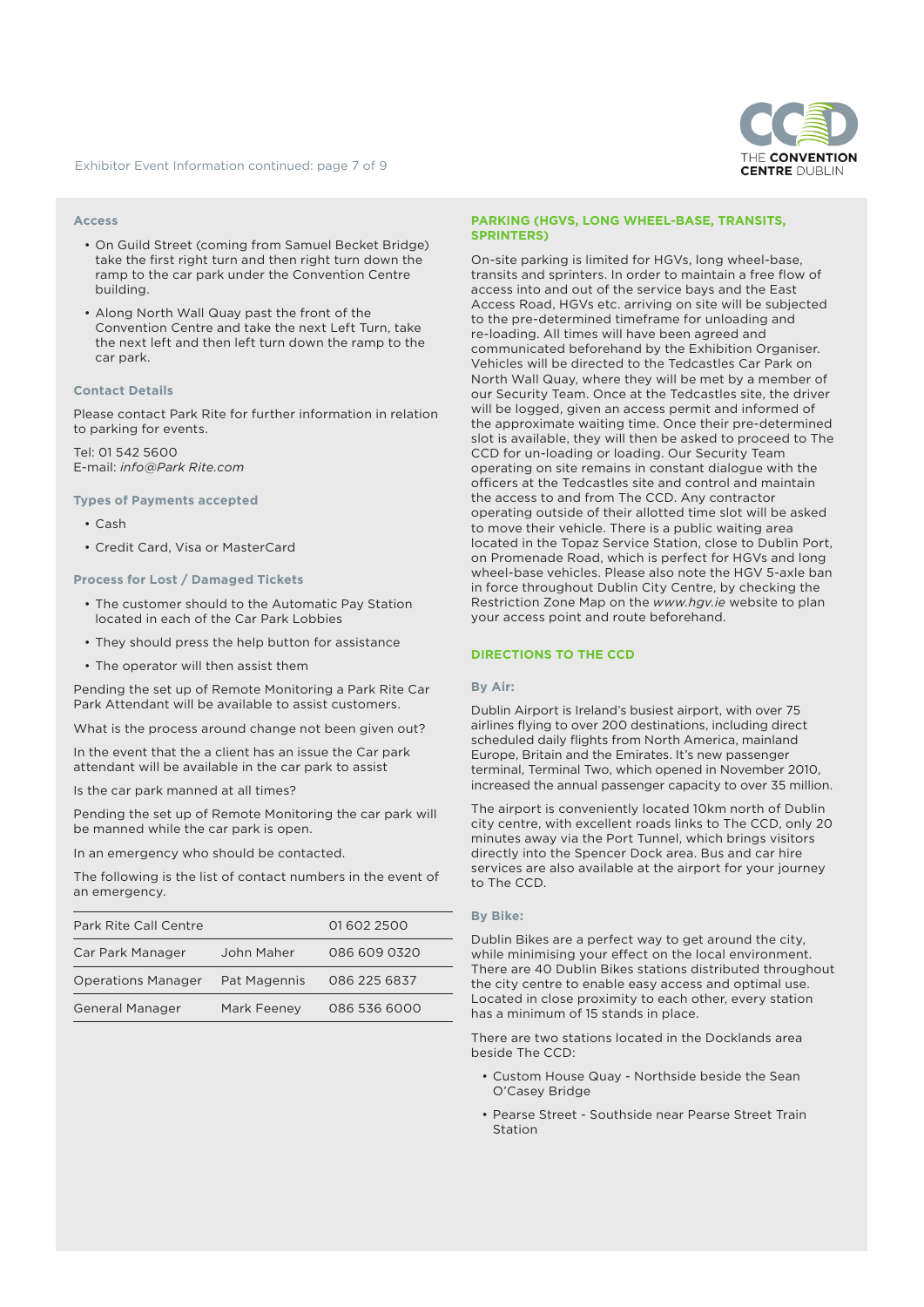

## **By Car:**

The CCD is easily accessible by road, given its city centre location and proximity to Ireland's motorway network. It is only minutes from the Dublin Port Tunnel with connections to the upgraded M50 motorway and Dublin Airport. It is also next to the new Samuel Beckett Bridge which spans the River Liffey, aiding access between the North and South of the city.

The CCD has its own underground car park, and there are 1,600 spaces nearby in local car parks, as well as considerable on street 'pay and display' parking on North Wall Quay and adjoining roads.

#### **AT Navigation**

If you are using a satellite navigation system, please enter the coordinates N 53 20 51.5 W 6 14 24 6

# *Loc8 Code*

Our Loc8 Code is NN6-16-S23

#### *Traffic Information*

AA Roadwatch provides regular updates on traffic and weather conditions on major routes throughout Ireland. You can also plan your journey with AA Routeplanner.

Dublin City Council runs LiveDrive 103.2FM Radio, which gives live traffic updates from around the city during peak drive time Monday to Friday (except bank holidays). Tune in on weekdays mornings from 07.00 to 10.00 and weekday evenings from 16.00 to 19.00 hours.

#### **By Rail:**

The CCD is less than 15 minutes from Dublin's two mainline railway stations (Connolly and Heuston) which serve all the major towns and cities in Ireland.

Irish Rail is the state-owned company responsible for operating rail services in Ireland, providing rail links between Ireland's main towns and cities. The Dart and The Luas are light rail networks which provide transport within the Dublin City and Suburban areas.

#### *DART*

The DART (Dublin Area Rapid Transit) is the rail line running along the coast of Dublin, from Malahide and Howth southwards as far as Greystones, Co Wicklow. You can connect to the regular train service for communities north of Dublin, right up to Belfast. Pearse Street and Tara Street stations are both located about ten minutes walk from The CCD.

## *LUAS*

The Luas Red Line runs directly behind The CCD, conveniently linking to downtown Dublin and to Connolly and Heuston rail stations. Stops are provided at George's Dock, Mayor Square and Spencer Dock.

## **By Sea:**

Dublin Port is only ten minutes from The CCD, and has frequent ferry services to the UK and mainland Europe for both passengers and freight. Its close proximity and direct road links to The CCD make it the perfect location for bringing in goods for use on your event.

## **Public Transport:**

#### *Dublin Bus*

Dublin Bus offers a high frequency, accessible and easy to use service from all over Dublin City Centre and the surrounding area. These services include city bus services, Railink, School link, Airlink, Nitelink and DART feeder buses. Dublin Bus also operates day tours and is obliged to provide services to people with disabilities.

## *Taxis*

Increased availability of taxis in Dublin means that it's easy to travel to and from Dublin city, day or night. There are now nearly 12,000 taxis available in Dublin city. Fares are regulated and tips are at your own discretion.

## **POWER**

All stand power requirements should be confirmed to the exhibition organiser 4 weeks before the exhibition build date. When placing your order please confirm any requirements for a 24-hour power supply. All on site additional power requests must be made through the exhibition stand power contractor. Additional power cannot be provided once the stand has been built.

#### **PUBLIC ADDRESS SYSTEM**

Please be aware that announcements will be made throughout the build and breakdown process to inform exhibitors and contractors of key information regarding inspections and opening times etc. Unfortunately, this public address system is not available to exhibitors.

## **RIGGING**

There is an extensive range of hanging products available, which can enhance your event from banners, lighting rigs, support structures to tall stands. Please use our online ordering facility at *www.theccd.ie* to order any rigging required.

## **SECURITY**

We will provide stewarding throughout the exhibition halls on event open days. However, each exhibitor is responsible for their stand and its materials. All stand valuables should be secured overnight or when your stand is unmanned. Please be extra vigilant during build and breakdown times. Please contact us if you wish to arrange additional security cover for your stand. In the unlikely event of theft, please report the incident to exhibition organisers immediately.

# **SMOKING & ALCOHOL**

In accordance with the Public Health (Tobacco) Act, 2002, it is an offence to smoke in any enclosed workplace in Ireland. If exhibitors or contractors wish to smoke they may do so outside the venue in designated venue smoking areas. Any contractor suspected of being under the influence of alcohol, during build or breakdown periods, will be asked to cease working on site for safety reasons.